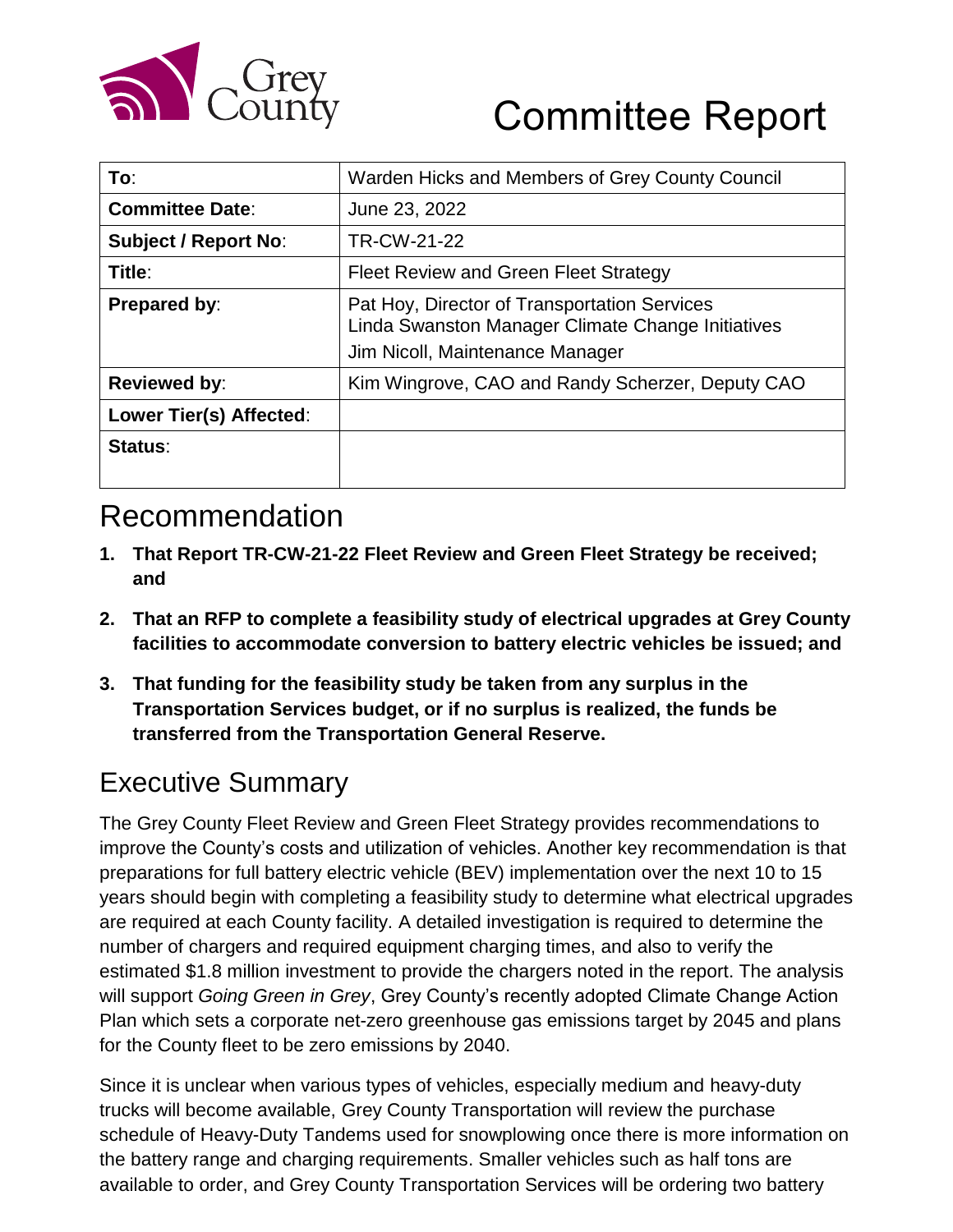electric half tons in 2022 for delivery in 2023. These two 1/2 tons will be used to determine range and charging times. Two one-ton trucks are scheduled to be purchased in 2024 but the replacement may be extended until these vehicles become available in a BEV model.

## Background and Discussion

Fleet Challenge was contracted in September 2021 to review Grey County Fleet Services and prepare a comprehensive report covering the following.

- Review current best practices and identify potential areas of improvement
- Review fleet services staff complement and make recommendations on number of staff, location of shops or alternate locations.
- Review Grey County charge-out rate for internal and external equipment repairs
- Recommendations on optimal asset lifecycle for vehicles/equipment and attachments
- Review of current vehicle/equipment inventory and provide recommendations
- Review and make recommendations on the preventive maintenance programs to ensure best practices in terms of quality, frequency, cost, and warranty maintenance specific to in house maintenance and third-party provider
- Evaluate the current fleet equipment use and function, appropriate number of vehicles and specific models based on service level standards for each division
- Provide recommendations for future capital equipment/vehicle purchases/leases based on current service level standards for each division
- Investigate and make recommendations for greening the fleet and reducing carbon footprint

The review of current best practices determined that the new fleet management information system be electronic to make tracking of labour, equipment and material easier for fleet staff. This system will keep track of Routine A and B checks, oil changes and will allow for precise scheduling. This will also incorporate records of operator drivers' licenses and vehicle CVORs.

#### **Mechanic Staffing and Charge Out Rates**

The review of staff complement determined that due to a growing fleet in response to a growing population, one mechanic could be added to the staff complement. Fleet Challenge is also recommending two garage bays be added. When Grey County builds the new Patrol D depot at Flesherton, a garage bay will be added. In the meantime, a set of lifts could be purchased for the Ayton yard to service ambulances in the Durham and Hanover areas. A mechanic bay at the south end of the County should result in cost savings as the existing shops are in Clarksburg and Chatsworth.

The electronic Fleet Management Information System noted above, should be capable of tracking all costs and enable improvements to the current chargeback system. Keeping track of every cost to charge an internal stakeholder takes a lot of time. To make it less time consuming for staff, we are suggesting Fleet Services own the equipment and charge a monthly/yearly internal rate for a piece of equipment. Internal stakeholders don't always have funding for equipment repairs and this would distribute cost more evenly and make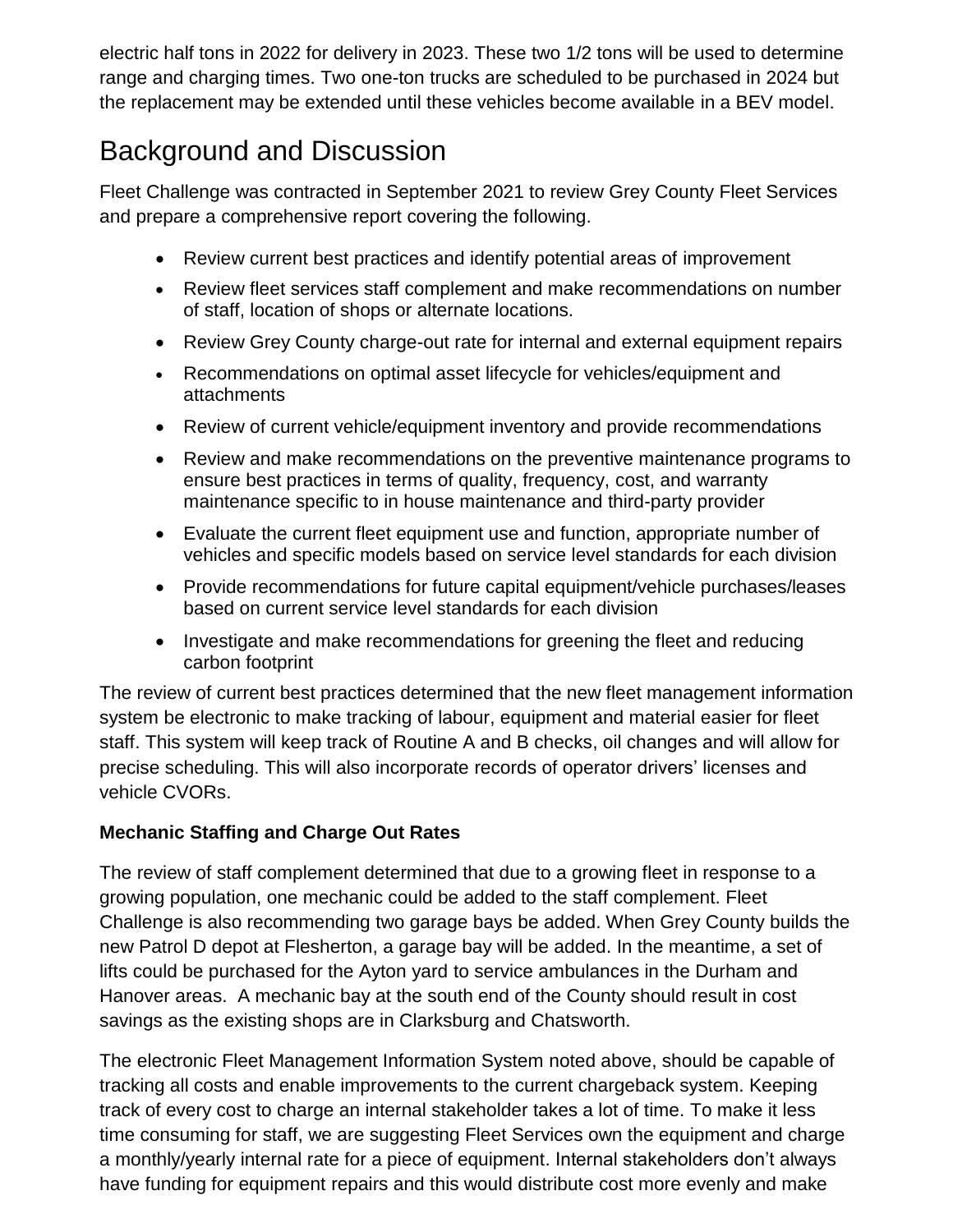budgeting for stakeholders easier. This would be based on the price of the equipment depreciated over the life cycle and include a historical average cost for maintenance.

#### **Asset Lifecycle and Inventory**

In reviewing the optimal asset lifecycle, it was determined Grey County is on par with other Counties with similar sized fleet. Fleet Challenge recommended increasing the life cycles on tandems by one year from 12 to 13 years and ½ tons from 7 years to 9 years. Grey County is a large county geographically and kilometres are higher after 7 years for ½ tons, than Counties with similar sized fleet. Transportation Services staff think that 7 years is appropriate for replacement of ½ tons keeping in mind when the conversion to BEV occurs, the lifecycle on some gasoline vehicles may be extended to align with vehicle availability. With tandems, it depends on the condition of the truck at the 10-year mark to determine if it should be replaced in year 12. This decision is left up to the Fleet Supervisor. Transportation Services is investigating when battery electric tandem plow trucks will be available. Currently battery electric large trucks do not have the range for a full day of plowing snow.

Fleet Challenge was asked to review the current vehicle fleet inventory and provide recommendations. Their recommendation is to review equipment utilization through the fleet management system and adjust fleet based on underutilized vehicles. They also recommend buying proper sized equipment for the task since larger equipment uses more fuel.

The Fleet Management Information System will be key to ensuring vehicle maintenance is done at the proper time as well as making it easier to schedule when routine maintenance should take place. Transportation Services and IT staff are working to adapt Cityworks to a fleet management information system, however purchasing a fleet management system to help with inventory may be the best solution. Fleet Services is investigating various fleet management information systems.

Vehicle leasing was reviewed, and it is recommended that due to higher cost for leasing Grey County continue to purchase vehicles.

#### **Fuel Alternatives**

A recommendation was to implement the use of alternate fuels such as biodiesel, natural gas or E85 flex fuel. This is expensive to implement requiring extra fuel tanks or infrastructure at the yards. Biodiesel requires heated tanks to prevent it from gelling and plow trucks could not be stored outside. There are no local storage facilities for biodiesel or E85 fuel so this would require fuel being brought direct from the terminal when required. Flex fuel is expensive and doesn't have the same range as regular gasoline. In discussion with Fleet Challenge, Grey County would prefer to allocate funds to the conversion to BEV rather than an interim step of fuel conversion.

#### **Electric Charging Station Feasibility Study**

Fleet Challenge recommended a cautious approach to greening the fleet. Full implementation should be carried out over the next 10 to 15 years. The first step is completing a feasibility study to review each facility to determine what is required to convert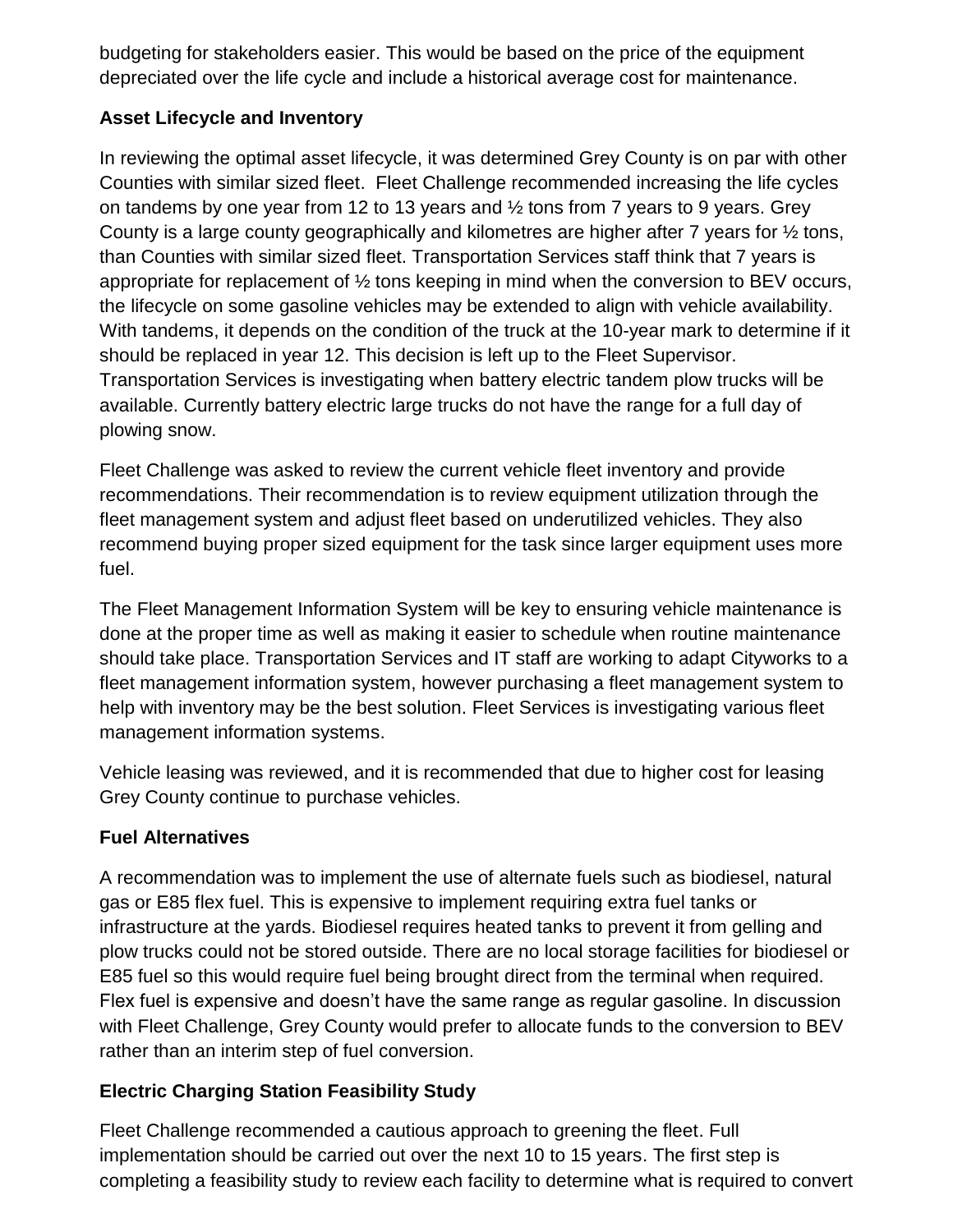to BEV. This would be an extensive study addressing all vehicle locations within the Grey County fleet including Transportation depots, the Administration Building in Owen Sound, and the paramedic bases. It will be focused on providing an analysis of providing charging stations for the Grey County fleet and not focus on public charging station programs. The RFP should include the following:

- Consultation with staff to determine which level of chargers would be required based on vehicles at each site, potential charging time and mileage requirements for each type of vehicle task.
- Evaluation of Grey County building electrical needs based on potential charging station scenarios.
- Cost estimates regarding upgrading of Grey County owned electrical supply infrastructure.
- Potential discussions with Hydro One regarding costs and/or timelines to upgrade electrical supply infrastructure.
- Evaluation of current on-site generator capacity and recommendations regarding generator upgrades for power outages

Grey County will be reaching out to other municipalities, including local lower tier buying groups, to get their input and perspective on conversion to BEV.

# Legal and Legislated Requirements

The Federal government announced in March 2022 the plan for updated Zero Emissions Vehicle (ZEV) Mandates as part of the *[2030 Emissions Reduction Plan](https://www.canada.ca/content/dam/eccc/documents/pdf/climate-change/erp/Canada-2030-Emissions-Reduction-Plan-eng.pdf)* to support the *[Canadian Net-Zero Emissions Accountability Act](https://laws-lois.justice.gc.ca/eng/acts/c-19.3/FullText.html) (S.C. 2021, c. 22)*. The Government of Canada ZEV sales mandates will require at least 20 per cent of new passenger vehicles sold in Canada will be zero-emission vehicles by 2026, and at least 60 per cent by 2030, on the road to 100 per cent by 2035.

The Government of Canada has launched a strategy to reduce pollution from medium- and heavy-duty vehicles (MHDVs) with the aim of having 35% of MHDVs sales be zeroemission vehicles by 2030. The Federal government is developing MHDV zero-emission regulations to require 100% MDHVs sales to be zero-emission vehicles by 2040 for certain types of medium- and heavy-duty vehicles.

Further details on the medium- and heavy-duty vehicles strategy will be announced over the summer 2022.

### Financial and Resource Implications

Costs associated with hiring an electrical engineering consultant to review locations for BEV readiness will be taken from any surplus realized from within the 2022 Capital Construction Budget, or if a surplus is not available, from the Transportation General Reserve.

The fleet report indicates \$1.8 million would be required over the next 10 to 15 years to install charging stations for the current vehicle inventory.